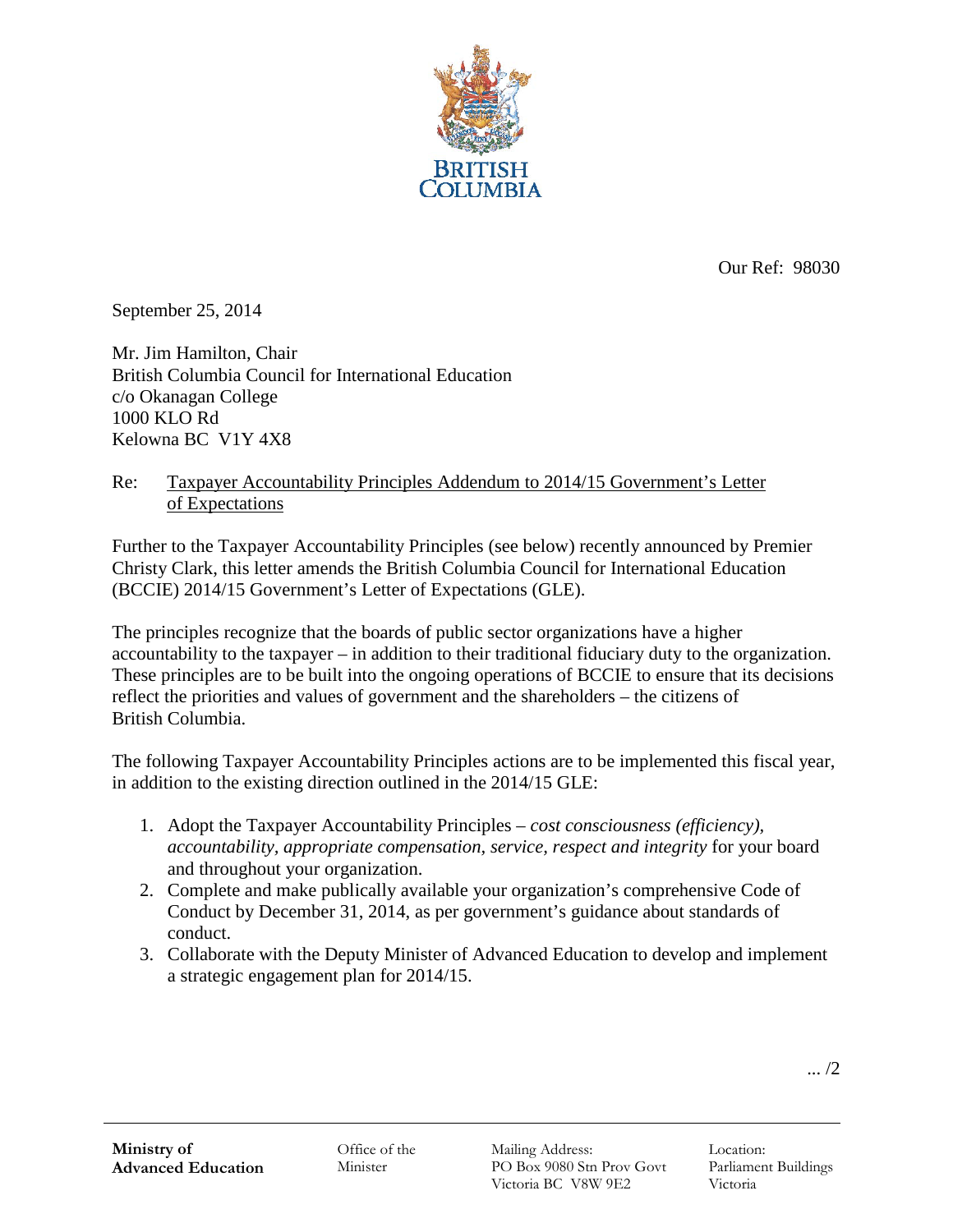- 4. Demonstrate that your organization has undertaken comprehensive and appropriate communication, orientation and training on the Taxpayer Accountability Principles, accountability framework and roles and expectations for the board and executive.
- 5. Participate in regular meetings with myself, and ensure your Executive Director meets regularly with the Deputy Minister to focus on performance against the Taxpayer Accountability Principles, results and strategic decision making.
- 6. Complete an annual Chair/Executive Director letter, which will be published in the 2014/15Annual Service Plan Report that reports on your organization's performance in relation to the mandate letter. This can be done for 2014/15 by using the table format outlined in Annual Report Guidelines available at: http://www2.gov.bc.ca/assets/gov/topic/FB2FBD12F48B66D4EAD8FDED9E739C96/ca ro/annual\_report\_guidelines.pdf and must include a Taxpayer Accountability Principles implementation progress report.
- 7. Work with the Ministry to develop an evaluation plan with specific efficiency and performance measures as determinates of the organization's health and performance against the Taxpayer Accountability Principles, which may include annual feedback from government. A "transitional" phase one evaluation plan may be used for 2014/15 and published in the 2014/15 Annual Service Plan Report. The fully developed evaluation plan is to be used in 2015/16 and reported in the 2015/16 Annual Service Plan Report.

The Taxpayer Accountability Principles are being implemented to enhance public sector governance, increase accountability, promote cost control, and ensure the provincial public sector organizations operate in the best interest of the taxpayers. To support the implementation of the Taxpayer Accountability Principles, please ensure all board members sign this addendum to the 2014/15 GLE, by September 30, 2014, and the new 2015/16 mandate letter, when finalized later in the year. This letter and signed addendum is to be posted publicly on your organization's website.

The principles have a strong focus on improved two–way communication between government and the provincial public sector entities, to ensure a complete understanding of expectations. I look forward to working with you further on the implementation of Taxpayer Accountability Principles.

Should you have questions please contact Ms. Sandra Carroll, Deputy Minister of Advanced Education.

Sincerely,

l (Ll

Amrik Virk Minister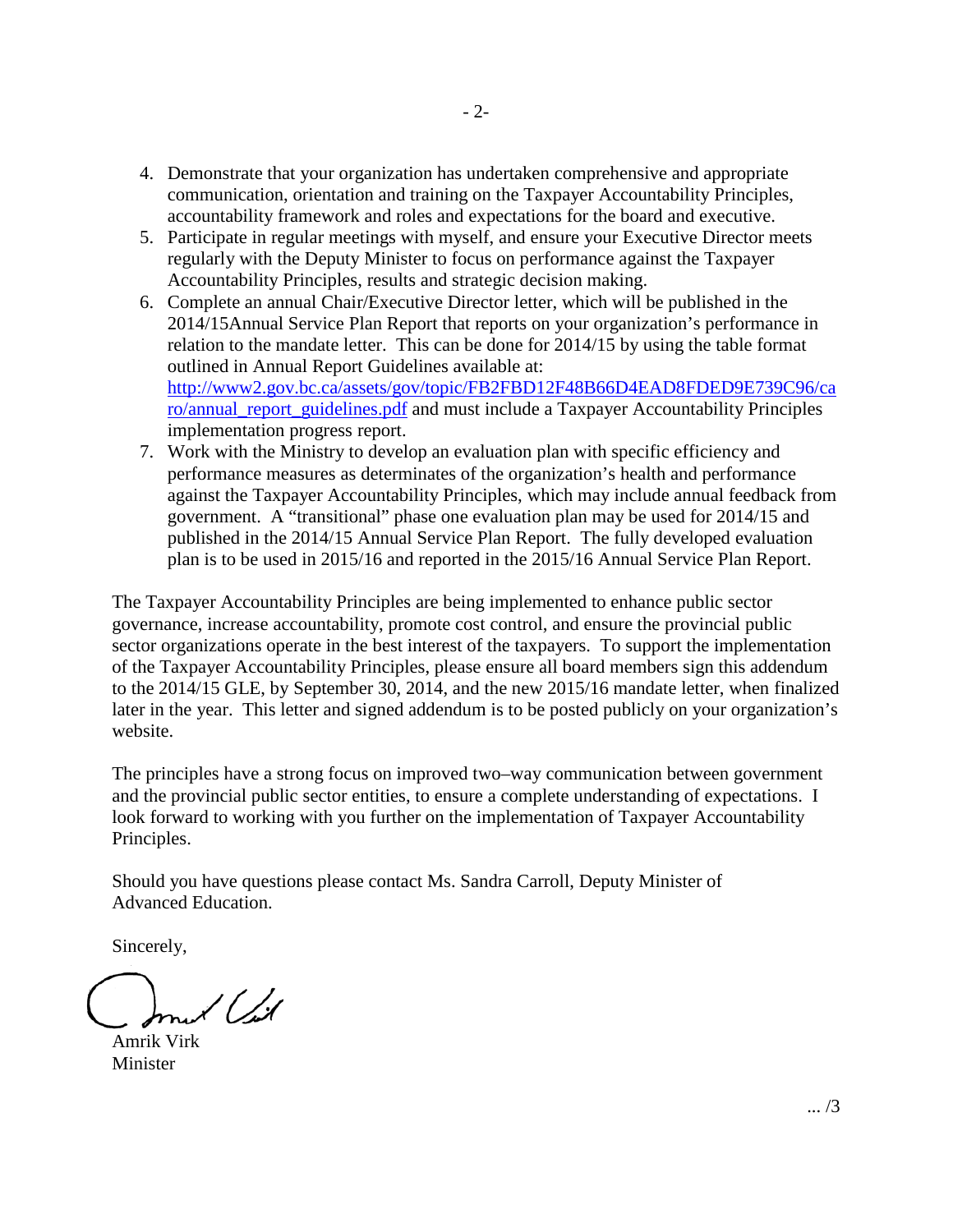*For Signature by all BCCIE Board Members:* 

| <b>Board Member (Name)</b> | <b>Signature</b>  |
|----------------------------|-------------------|
| Jim Hamilton (Board Chair) | DHant             |
| Claire Avison              | Clani fumme       |
| Ian Rongve                 | Enkon             |
| <b>Steve Cardwell</b>      | Here Cardwell     |
| Chris van der Mark         | Chi alwa          |
| Neil Mort                  | That Mut          |
| Robin Ciceri               | Ciceri            |
| Ruth Wittenberg            |                   |
| Peter Froese               | $\overline{2012}$ |

*\_\_\_\_\_\_\_\_\_\_\_\_\_\_\_\_\_\_\_\_\_\_\_\_\_\_\_\_\_\_\_\_\_* 30-Sept-2014

Date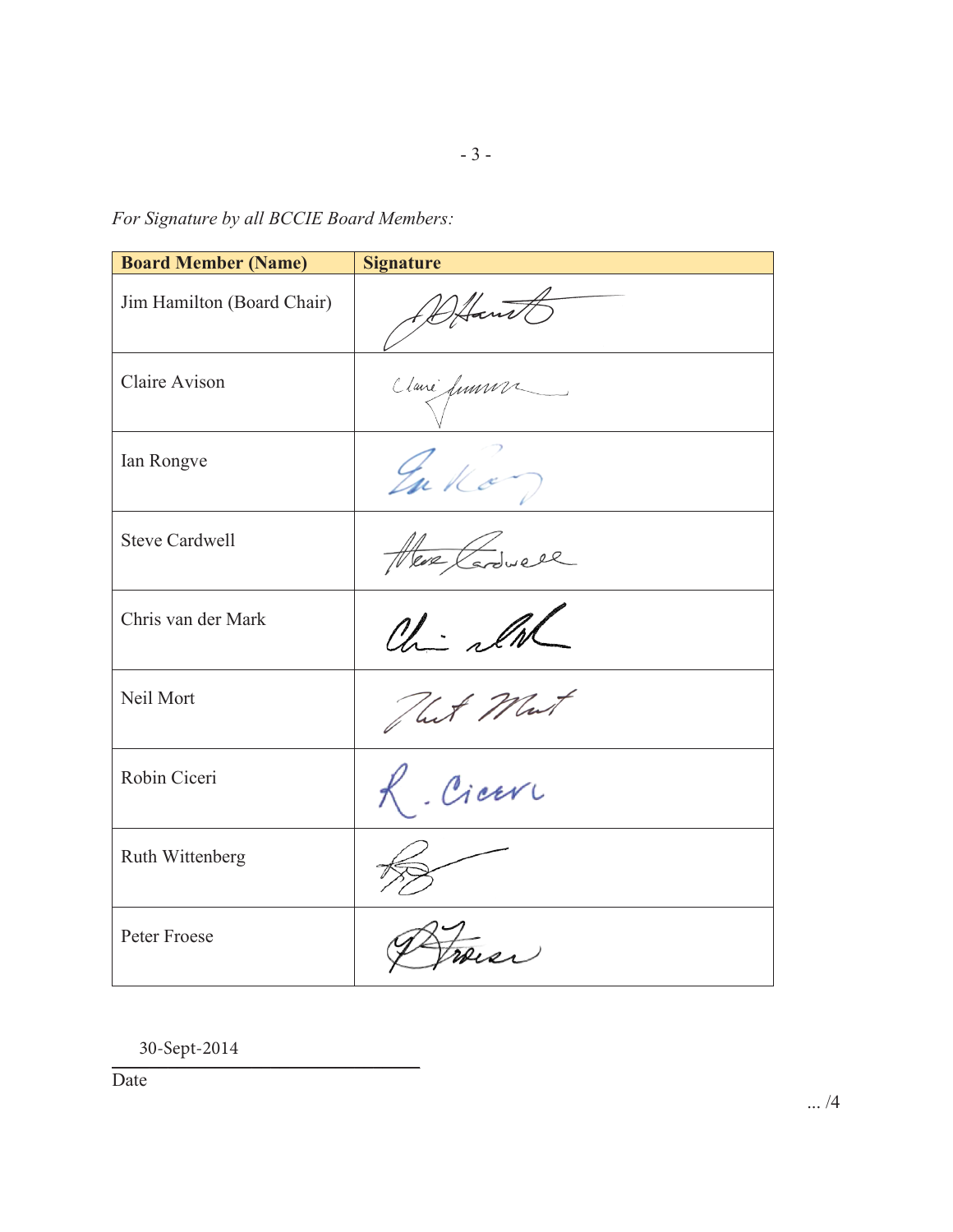| <b>B.C. Taxpayer Accountability Principles</b>                           |                                           |                                                                                                                                                                                                                                                                                                                                                                            |
|--------------------------------------------------------------------------|-------------------------------------------|----------------------------------------------------------------------------------------------------------------------------------------------------------------------------------------------------------------------------------------------------------------------------------------------------------------------------------------------------------------------------|
| Further information available at: http://gov.bc.ca/crownaccountabilities |                                           |                                                                                                                                                                                                                                                                                                                                                                            |
| 1                                                                        | <b>Cost Consciousness</b><br>(Efficiency) | Strengthen cost management capabilities and foster a culture of<br>cost-consciousness at all levels of public sector organizations.<br>Provide public services and programs as efficiently and<br>effectively as possible to "bend the cost curve" and support<br>sustainable public policies and programs as a lasting legacy for<br>generations to come.                 |
| 2                                                                        | <b>Accountability</b>                     | Transparently manage responsibilities according to a set of<br>common public sector principles in the best interest of the<br>citizens of the province. By enhancing organizational efficiency<br>and effectiveness in the planning, reporting and decision making,<br>public sector organizations will ensure actions are aligned with<br>government's strategic mandate. |
| 3                                                                        | <b>Appropriate Compensation</b>           | Comply with a rigorous, standardized approach to performance<br>management and employee compensation, which reflects<br>appropriate compensation for work across the public sector that<br>is consistent with government's taxpayer accountability<br>principles and respectful of the taxpayer.                                                                           |
| 4                                                                        | <b>Service</b>                            | Maintain a clear focus on positive outcomes for citizens of<br>British Columbia by delivering cost-efficient, effective, value-<br>for-money public services and programs.                                                                                                                                                                                                 |
|                                                                          | <b>Respect</b>                            | Engage in equitable, compassionate, respectful and effective<br>communications that ensure all parties are properly informed or<br>consulted on actions, decisions and public communications in a<br>timely manner. Proactively collaborate in a spirit of partnership<br>that respects the use of taxpayers' monies.                                                      |
| 6                                                                        | <b>Integrity</b>                          | Make decisions and take actions that are transparent, ethical and<br>free from conflict of interest. Require the establishment of a<br>strong ethical code of conduct for all employees and executives.<br>Serve the citizens of British Columbia by respecting the shared<br>public trust and acting in accordance with the taxpayer<br>accountability principles.        |

 $\overline{\ldots/5}$